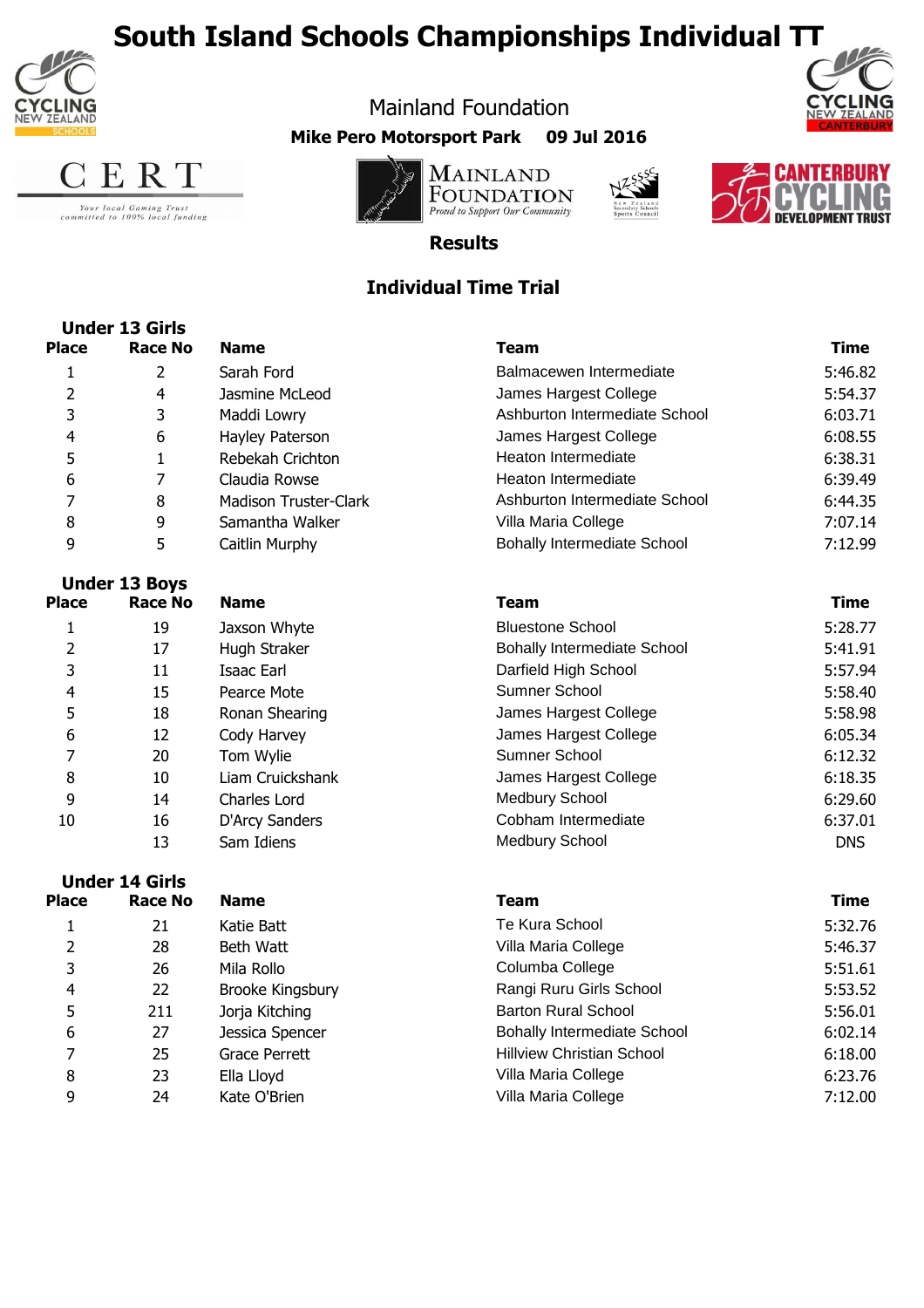| <b>Place</b> | <b>Under 14 Boys</b><br><b>Race No</b> | <b>Name</b>                | <b>Team</b>                        | <b>Time</b> |
|--------------|----------------------------------------|----------------------------|------------------------------------|-------------|
| 1            | 34                                     | <b>Mitchell Fitzsimons</b> | Roncalli College                   | 4:47.52     |
| 2            | 37                                     | Kaio Lart                  | Nelson Intermediate School         | 5:00.79     |
| 3            | 29                                     | Michael Audeau             | <b>Christ's College</b>            | 5:08.73     |
| 4            | 39                                     | Harry Medlicott            | Christchurch Boys High School      | 5:20.98     |
| 5            | 42                                     | Ethan Rose                 | Darfield High School               | 5:21.35     |
| 6            | 43                                     | Max Sail                   | Mountainview High School           | 5:26.36     |
| 7            | 33                                     | Ben Chittock               | Sumner School                      | 5:28.62     |
| 8            | 46                                     | Hayden Thompson            | Remarkables Primary School         | 5:30.93     |
| 9            | 45                                     | Will Taylor                | Christchurch Boys High School      | 5:32.27     |
| 10           | 48                                     | Michiel van Heyningen      | Medbury School                     | 5:35.37     |
| 11           | 30                                     | Adam Bidwell               | <b>Bohally Intermediate School</b> | 5:35.60     |
| 12           | 47                                     | Ethan Titheridge           | Ashburton Intermediate School      | 5:38.33     |
| 13           | 41                                     | Luke Price                 | Ohoka School                       | 5:45.26     |
| 14           | 31                                     | Morgan Borrie              | James Hargest College              | 6:01.51     |
| 15           | 36                                     | Jack Keown                 | Christchurch Boys High School      | 6:11.04     |
| 16           | 38                                     | Dylan Leech                | Ashburton Intermediate School      | 6:33.49     |
| 17           | 35                                     | Enzo Gordon                | Medbury School                     | 6:34.88     |
| 18           | 44                                     | <b>Tim Stewart</b>         | Medbury School                     | 6:36.03     |
| 19           | 40                                     | Gab Mohs                   | Christchurch Boys High School      | 7:39.98     |
|              | 32                                     | Lachlan Cartwright         | Medbury School                     | <b>DNS</b>  |
|              | <b>Under 15 Girls</b>                  |                            |                                    |             |
| <b>Place</b> | <b>Race No</b>                         | <b>Name</b>                | <b>School</b>                      | <b>Time</b> |
| 1            | 51                                     | Henrietta Christie         | Lincoln High School                | 5:16.57     |
| 2            | 54                                     | Erin Downie                | Burnside High School               | 5:24.29     |
| 3            | 68                                     | Caitlin Titheridge         | Christchurch Girls High School     | 5:25.70     |
| 4            | 215                                    | Danielle McLaughlin        | Rangi Ruru Girls School            | 5:27.47     |
| 5            | 60                                     | Olivia Kikstra             | Christchurch Girls High School     | 5:33.53     |
| 6            | 59                                     | Lucy Humpheson             | Cashmere High School               | 5:35.13     |
| 7            | 65                                     | <b>Harriet Rowse</b>       | Christchurch Girls High School     | 5:46.53     |
| 8            | 50                                     | Meg Barnes                 | Christchurch Girls High School     | 5:47.24     |
| 9            | 64                                     | Isabella Roulston          | <b>Ashburton College</b>           | 5:51.47     |
| 10           | 66                                     | Lily Smart                 | Columba College                    | 5:51.71     |
| 11           | 69                                     | Jasmine Whiting            | Villa Maria College                | 6:02.12     |
| 12           | 56                                     | Tyla Green                 | <b>Central Southland College</b>   | 6:05.69     |
| 13           | 57                                     | Erin Hall                  | Roncalli College                   | 6:07.26     |
| 14           | 52                                     | Lucy Cochrane              | Christchurch Girls High School     | 6:08.53     |
| 15           | 58                                     | <b>Brooke Harrison</b>     | Villa Maria College                | 6:09.30     |
| 16           | 49                                     | Charlotte Ball             | Villa Maria College                | 6:10.91     |
| 17           | 61                                     | Harriet Lord               | Rangi Ruru Girls School            | 6:10.99     |
| 18           | 55                                     | Natalie Green              | <b>Central Southland College</b>   | 6:12.03     |
| 19           | 67                                     | Bronwyn Smith              | Villa Maria College                | 6:27.05     |
| 20           | 53                                     | Alyx Day                   | Christchurch Girls High School     | 6:27.14     |
| 21           | 63                                     | Holly McCarron             | Rangi Ruru Girls School            | 6.4352      |

| н<br>. .<br>×<br>۰. |
|---------------------|
|                     |

| Геаm                              | Time       |
|-----------------------------------|------------|
| Roncalli College                  | 4:47.52    |
| <b>Nelson Intermediate School</b> | 5:00.79    |
| Christ's College                  | 5:08.73    |
| Christchurch Boys High School     | 5:20.98    |
| Darfield High School              | 5:21.35    |
| Mountainview High School          | 5:26.36    |
| Sumner School                     | 5:28.62    |
| Remarkables Primary School        | 5:30.93    |
| Christchurch Boys High School     | 5:32.27    |
| Medbury School                    | 5:35.37    |
| Bohally Intermediate School       | 5:35.60    |
| Ashburton Intermediate School     | 5:38.33    |
| <b>Dhoka School</b>               | 5:45.26    |
| James Hargest College             | 6:01.51    |
| Christchurch Boys High School     | 6:11.04    |
| Ashburton Intermediate School     | 6:33.49    |
| Medbury School                    | 6:34.88    |
| Medbury School                    | 6:36.03    |
| Christchurch Boys High School     | 7:39.98    |
| Medbury School                    | <b>DNS</b> |

| lace           | <b>Race No</b> | <b>Name</b>            | <b>School</b>                    | Time    |
|----------------|----------------|------------------------|----------------------------------|---------|
| 1              | 51             | Henrietta Christie     | Lincoln High School              | 5:16.57 |
| $\overline{2}$ | 54             | Erin Downie            | <b>Burnside High School</b>      | 5:24.29 |
| 3              | 68             | Caitlin Titheridge     | Christchurch Girls High School   | 5:25.70 |
| 4              | 215            | Danielle McLaughlin    | Rangi Ruru Girls School          | 5:27.47 |
| 5              | 60             | Olivia Kikstra         | Christchurch Girls High School   | 5:33.53 |
| 6              | 59             | Lucy Humpheson         | Cashmere High School             | 5:35.13 |
|                | 65             | Harriet Rowse          | Christchurch Girls High School   | 5:46.53 |
| 8              | 50             | Meg Barnes             | Christchurch Girls High School   | 5:47.24 |
| 9              | 64             | Isabella Roulston      | <b>Ashburton College</b>         | 5:51.47 |
| 10             | 66             | Lily Smart             | Columba College                  | 5:51.71 |
| 11             | 69             | Jasmine Whiting        | Villa Maria College              | 6:02.12 |
| 12             | 56             | Tyla Green             | <b>Central Southland College</b> | 6:05.69 |
| 13             | 57             | Erin Hall              | Roncalli College                 | 6:07.26 |
| 14             | 52             | Lucy Cochrane          | Christchurch Girls High School   | 6:08.53 |
| 15             | 58             | <b>Brooke Harrison</b> | Villa Maria College              | 6:09.30 |
| 16             | 49             | Charlotte Ball         | Villa Maria College              | 6:10.91 |
| 17             | 61             | Harriet Lord           | Rangi Ruru Girls School          | 6:10.99 |
| 18             | 55             | Natalie Green          | <b>Central Southland College</b> | 6:12.03 |
| 19             | 67             | Bronwyn Smith          | Villa Maria College              | 6:27.05 |
| 20             | 53             | Alyx Day               | Christchurch Girls High School   | 6:27.14 |
| 21             | 63             | <b>Holly McCarron</b>  | Rangi Ruru Girls School          | 6:43.52 |
|                |                |                        |                                  |         |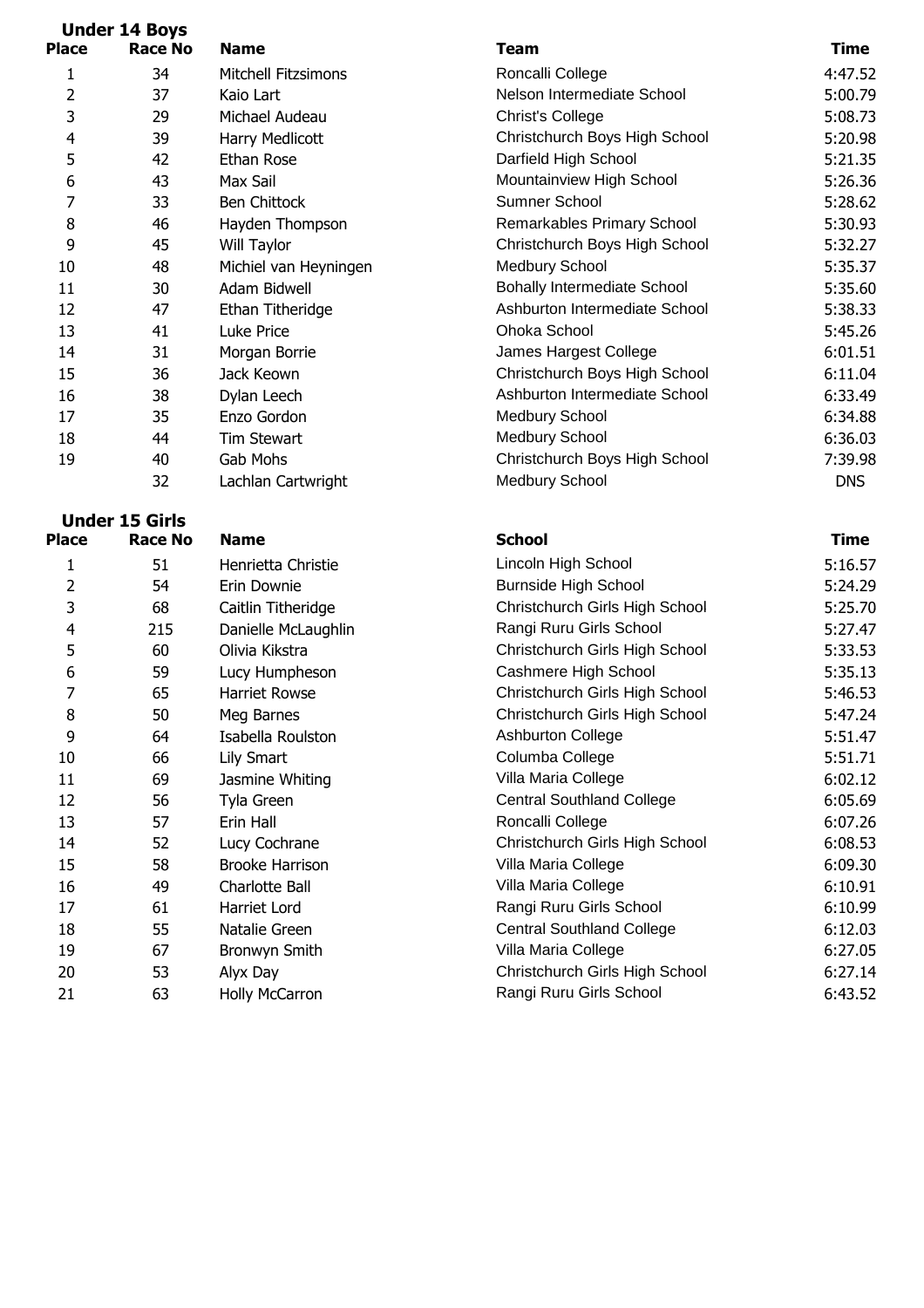|                         | <b>Under 15 Boys</b> |                          |                                   |            |
|-------------------------|----------------------|--------------------------|-----------------------------------|------------|
| <b>Place</b>            | <b>Race No</b>       | <b>Name</b>              | <b>School</b>                     | Time       |
| $\mathbf 1$             | 83                   | Abe O'Donnell            | <b>Ashburton College</b>          | 4:37.33    |
| 2                       | 87                   | Laurence Pithie          | Christchurch Boys High School     | 4:38.64    |
| 3                       | 72                   | Navarh Brotherston       | Christchurch Boys High School     | 4:57.73    |
| $\overline{\mathbf{4}}$ | 76                   | Jack Fantham             | Christchurch Boys High School     | 5:01.42    |
| 5                       | 88                   | Reece Rush               | Lincoln High School               | 5:07.74    |
| 6                       | 73                   | Liam Bunting             | Christchurch Boys High School     | 5:09.78    |
| 7                       | 70                   | Sam Anderson             | Cashmere High School              | 5:16.60    |
| 8                       | 93                   | Jacob Wills              | Southland Boys High School        | 5:19.80    |
| 9                       | 85                   | Matthew Ownsworth        | Cashmere High School              | 5:20.30    |
| 10                      | 86                   | Oliver Persson           | Christchurch Boys High School     | 5:23.43    |
| 11                      | 77                   | Sebastian Fergusson      | Christ's College                  | 5:24.61    |
| 12                      | 75                   | Jack Drage               | Christ's College                  | 5:30.98    |
| 13                      | 74                   | Oliver Davidson          | Ashburton College                 | 5:31.25    |
| 14                      | 90                   | <b>Tasman Selfe</b>      | Waitaki Boys High School          | 5:33.03    |
| 15                      | 89                   | Hamish Sadler            | Lincoln High School               | 5:35.25    |
| 16                      | 80                   | Sebastian Lipp           | <b>Catholic Cathedral College</b> | 5:35.89    |
| 17                      | 92                   | Ezra Williams-Gillies    | Shirley Boys High School          | 5:50.20    |
| 18                      | 78                   | Oscar Fossey             | Lincoln High School               | 5:53.04    |
| 19                      | 84                   | Noah Olsen               | Christchurch Boys High School     | 6:01.35    |
| 20                      | 91                   | Jacob Webb               | Christchurch Boys High School     | 6:01.87    |
| 21                      | 79                   | <b>Isaac Lester</b>      | Christ's College                  | 6:10.40    |
| 22                      | 82                   | Braedyn McKernan         | Christchurch Boys High School     | 6:10.69    |
| 23                      | 71                   | <b>Blair Barnes-Page</b> | Christchurch Boys High School     | 6:20.90    |
|                         | 94                   | <b>Guy Yarrell</b>       | Middleton Grange School           | <b>DNS</b> |
|                         |                      |                          |                                   |            |

### **Under 16 Girls Race No School** 103 101 95 **Place Race No. Name that the School and School and Time** 2 101 Ava Morrow<br>3 95 Hannah Bart Hannah Bartram 1 103 Emily Patterson

| 4  | 98  | Sami Donnelly         |
|----|-----|-----------------------|
| 5  | 104 | Lucy Sansom           |
| 6  | 105 | Thirza Smith          |
| 7  | 102 | Brynlea Pain          |
| 8  | 216 | Holly Ffoures-Willian |
| 9  | 99  | <b>Grace Hurring</b>  |
| 10 | 97  | Milly Dickie          |
| 11 | 96  | Aleisha Bunting       |
| 12 | 107 | Jordy Taylor          |
| 13 | 100 | Suzie Leech           |
| 14 | 106 | Jess Smith            |
|    | 108 | Anya Whiteley         |
|    |     |                       |

| ıce | <b>RACE NO</b> | name                     | SCNOOI                            | rime.      |
|-----|----------------|--------------------------|-----------------------------------|------------|
| 1   | 83             | Abe O'Donnell            | <b>Ashburton College</b>          | 4:37.33    |
| 2   | 87             | Laurence Pithie          | Christchurch Boys High School     | 4:38.64    |
| 3   | 72             | Navarh Brotherston       | Christchurch Boys High School     | 4:57.73    |
| 4   | 76             | Jack Fantham             | Christchurch Boys High School     | 5:01.42    |
| 5   | 88             | Reece Rush               | Lincoln High School               | 5:07.74    |
| 6   | 73             | Liam Bunting             | Christchurch Boys High School     | 5:09.78    |
| 7   | 70             | Sam Anderson             | Cashmere High School              | 5:16.60    |
| 8   | 93             | Jacob Wills              | Southland Boys High School        | 5:19.80    |
| 9   | 85             | Matthew Ownsworth        | Cashmere High School              | 5:20.30    |
| 0   | 86             | Oliver Persson           | Christchurch Boys High School     | 5:23.43    |
| 1   | 77             | Sebastian Fergusson      | Christ's College                  | 5:24.61    |
| 2   | 75             | Jack Drage               | Christ's College                  | 5:30.98    |
| 3   | 74             | Oliver Davidson          | Ashburton College                 | 5:31.25    |
| 4   | 90             | Tasman Selfe             | Waitaki Boys High School          | 5:33.03    |
| 5   | 89             | Hamish Sadler            | Lincoln High School               | 5:35.25    |
| 6   | 80             | Sebastian Lipp           | <b>Catholic Cathedral College</b> | 5:35.89    |
| 7   | 92             | Ezra Williams-Gillies    | Shirley Boys High School          | 5:50.20    |
| 8   | 78             | Oscar Fossey             | Lincoln High School               | 5:53.04    |
| 9   | 84             | Noah Olsen               | Christchurch Boys High School     | 6:01.35    |
| 0   | 91             | Jacob Webb               | Christchurch Boys High School     | 6:01.87    |
| 1   | 79             | Isaac Lester             | Christ's College                  | 6:10.40    |
| 2   | 82             | Braedyn McKernan         | Christchurch Boys High School     | 6:10.69    |
| 3   | 71             | <b>Blair Barnes-Page</b> | Christchurch Boys High School     | 6:20.90    |
|     | 94             | <b>Guy Yarrell</b>       | Middleton Grange School           | <b>DNS</b> |
|     |                |                          |                                   |            |

| 1  | 103 | <b>Emily Patterson</b> | James Hargest College                 | 5:01.47    |
|----|-----|------------------------|---------------------------------------|------------|
| 2  | 101 | Ava Morrow             | Rangi Ruru Girls School               | 5:04.99    |
| 3  | 95  | Hannah Bartram         | St Margaret's College                 | 5:06.45    |
| 4  | 98  | Sami Donnelly          | <b>Burnside High School</b>           | 5:13.99    |
| 5  | 104 | Lucy Sansom            | Columba College                       | 5:34.81    |
| 6  | 105 | Thirza Smith           | Columba College                       | 5:42.57    |
|    | 102 | Brynlea Pain           | <b>Christchurch Girls High School</b> | 5:48.24    |
| 8  | 216 | Holly Ffoures-Williams | Rangi Ruru Girls School               | 5:49.00    |
| 9  | 99  | <b>Grace Hurring</b>   | Otago Girls High School               | 5:54.17    |
| 10 | 97  | Milly Dickie           | Rangi Ruru Girls School               | 6:05.43    |
| 11 | 96  | Aleisha Bunting        | Christchurch Girls High School        | 6:09.39    |
| 12 | 107 | Jordy Taylor           | Christchurch Girls High School        | 6:18.81    |
| 13 | 100 | Suzie Leech            | <b>Ashburton College</b>              | 6:21.46    |
| 14 | 106 | Jess Smith             | Villa Maria College                   | 6:26.41    |
|    | 108 | Anya Whiteley          | Villa Maria College                   | <b>DNS</b> |
|    |     |                        |                                       |            |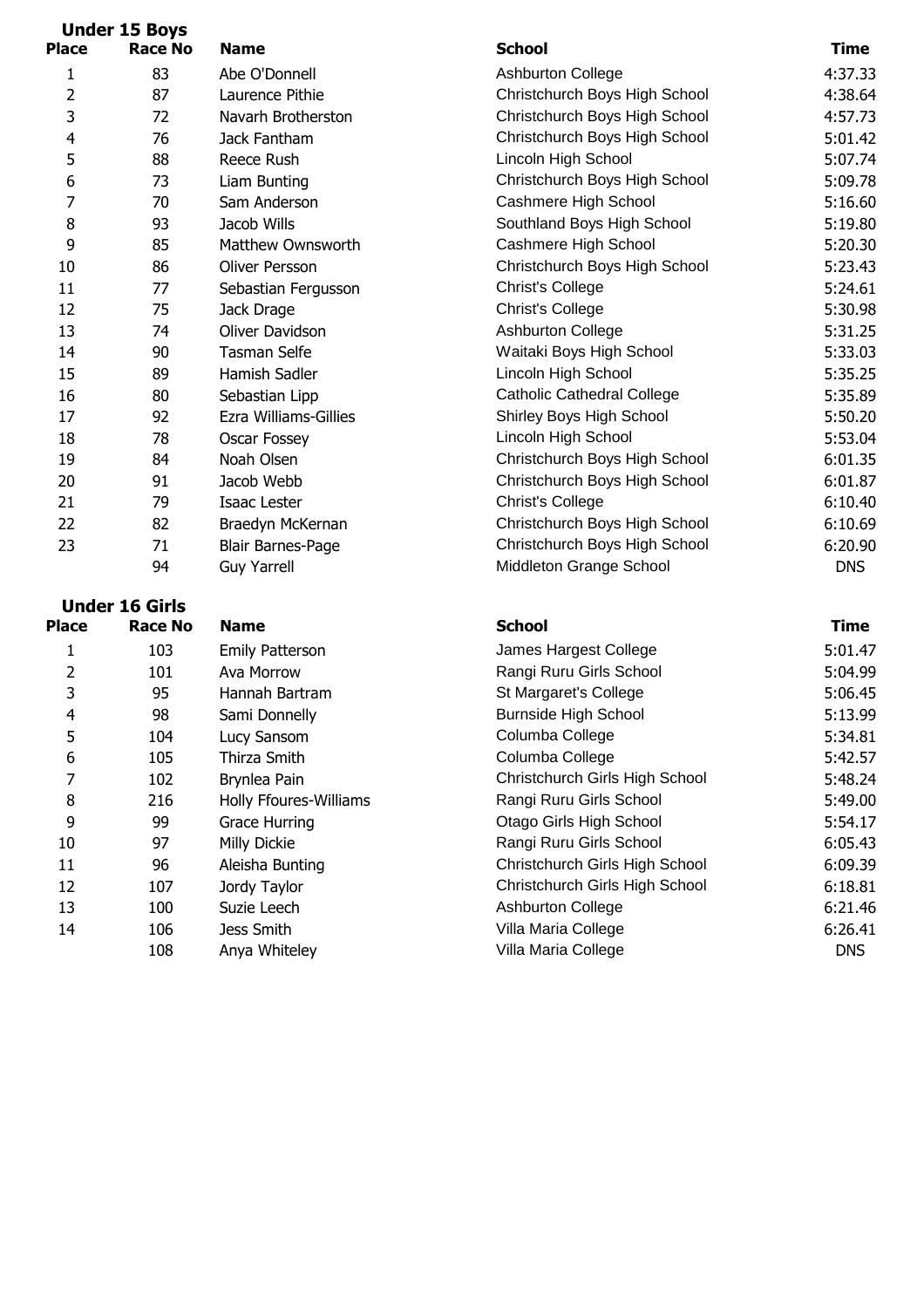|                | <b>Under 16 Boys</b> |                     |                               |             |
|----------------|----------------------|---------------------|-------------------------------|-------------|
| <b>Place</b>   | <b>Race No</b>       | <b>Name</b>         | <b>School</b>                 | <b>Time</b> |
| 1              | 116                  | Finn Fisher-Black   | Nelson College                | 4:27.3      |
| $\overline{2}$ | 127                  | Griffyn Spencer     | Christchurch Boys High School | 4:36.8      |
| 3              | 128                  | Reuben Thompson     | Wakatipu High School          | 4:46.9      |
| 4              | 113                  | Jack Divers         | Otago Boys High School        | 5:04.6      |
| 5              | 119                  | Sam Medlicott       | Christchurch Boys High School | 5:05.5      |
| 6              | 118                  | Louis Harris        | Otago Boys High School        | 5:05.9      |
| 7              | 124                  | Josh Rivett         | Christchurch Boys High School | 5:09.3      |
| 8              | 120                  | Sam Morris          | Mountainview High School      | 5:10.5      |
| 9              | 126                  | Conor Shearing      | James Hargest College         | 5:11.3      |
| 10             | 115                  | Logan Fann          | Cashmere High School          | 5:11.7      |
| 11             | 130                  | Max Zhang           | Christchurch Boys High School | 5:13.7      |
| 12             | 117                  | Jarrod Gillespie    | St Bede's College             | 5:17.7      |
| 13             | 210                  | Lewis McDonald      | Kaiapoi High School           | 5:17.7      |
| 14             | 123                  | Jack O'Donoghue     | <b>Christ's College</b>       | 5:18.7      |
| 15             | 110                  | <b>Toby Buckner</b> | <b>Riccarton High School</b>  | 5:23.3      |
| 16             | 121                  | <b>Tim Muller</b>   | Cashmere High School          | 5:28.1      |
| 17             | 122                  | Joshua Ocop-Coursey | Christchurch Boys High School | 5:37.4      |
| 18             | 114                  | Josh Edmonds        | Christchurch Boys High School | 5:37.6      |
| 19             | 112                  | Eric Chen           | Christchurch Boys High School | 5:50.8      |
| 20             | 109                  | Luke Brennan        | <b>Riccarton High School</b>  | 5:56.6      |
| 21             | 129                  | Caleb Weir          | <b>Riccarton High School</b>  | 6:31.3      |
| 22             | 125                  | William Semple      | <b>Riccarton High School</b>  | 7:06.0      |
|                | 111                  | Lucca Cameron       | Middleton Grange School       | <b>DNS</b>  |

# **Under 17 Girls**

| <b>Place</b> | Race No | <b>Name</b>              | <b>School</b>                         | <b>Time</b> |
|--------------|---------|--------------------------|---------------------------------------|-------------|
|              | 139     | Amelia Persson           | Christchurch Girls High School        | 5:06.2      |
|              | 136     | Annamarie Lipp           | <b>Catholic Cathedral College</b>     | 5:08.1      |
| 3            | 141     | Aleisha Scott            | <b>Christchurch Girls High School</b> | 5:12.4      |
| 4            | 140     | Ella Pope                | Villa Maria College                   | 5:20.6      |
| 5            | 135     | <b>Britney Greene</b>    | Villa Maria College                   | 5:22.0      |
| 6            | 131     | Madeleine Cooper-Forster | Columba College                       | 5:25.6      |
|              | 214     | Tayla Lumsden            | Southland Girls High School           | 5:30.9      |
| 8            | 134     | Ashlee Friery            | Villa Maria College                   | 5:34.9      |
| 9            | 138     | Jessica Ownsworth        | Cashmere High School                  | 5:39.0      |
| 10           | 132     | Madeline Davidson        | Villa Maria College                   | 5:52.9      |
| 11           | 137     | <b>Sracey Mitchell</b>   | Marlborough Girls College             | 6:05.0      |
|              | 133     | Samantha Fairhall        | Middleton Grange School               | <b>DNS</b>  |
|              |         |                          |                                       |             |

| ace            | касе ічо | name                | SCNOOL                        | nne.       |
|----------------|----------|---------------------|-------------------------------|------------|
| 1              | 116      | Finn Fisher-Black   | Nelson College                | 4:27.31    |
| $\overline{2}$ | 127      | Griffyn Spencer     | Christchurch Boys High School | 4:36.85    |
| 3              | 128      | Reuben Thompson     | Wakatipu High School          | 4:46.90    |
| 4              | 113      | Jack Divers         | Otago Boys High School        | 5:04.68    |
| 5              | 119      | Sam Medlicott       | Christchurch Boys High School | 5:05.57    |
| 6              | 118      | Louis Harris        | Otago Boys High School        | 5:05.94    |
| 7              | 124      | Josh Rivett         | Christchurch Boys High School | 5:09.38    |
| 8              | 120      | Sam Morris          | Mountainview High School      | 5:10.58    |
| 9              | 126      | Conor Shearing      | James Hargest College         | 5:11.36    |
| 10             | 115      | Logan Fann          | Cashmere High School          | 5:11.79    |
| 11             | 130      | Max Zhang           | Christchurch Boys High School | 5:13.70    |
| 12             | 117      | Jarrod Gillespie    | St Bede's College             | 5:17.71    |
| 13             | 210      | Lewis McDonald      | Kaiapoi High School           | 5:17.74    |
| 14             | 123      | Jack O'Donoghue     | <b>Christ's College</b>       | 5:18.70    |
| 15             | 110      | <b>Toby Buckner</b> | <b>Riccarton High School</b>  | 5:23.39    |
| 16             | 121      | <b>Tim Muller</b>   | Cashmere High School          | 5:28.13    |
| 17             | 122      | Joshua Ocop-Coursey | Christchurch Boys High School | 5:37.49    |
| 18             | 114      | Josh Edmonds        | Christchurch Boys High School | 5:37.62    |
| 19             | 112      | Eric Chen           | Christchurch Boys High School | 5:50.82    |
| 20             | 109      | Luke Brennan        | Riccarton High School         | 5:56.68    |
| 21             | 129      | Caleb Weir          | Riccarton High School         | 6:31.34    |
| 22             | 125      | William Semple      | <b>Riccarton High School</b>  | 7:06.07    |
|                | 111      | Lucca Cameron       | Middleton Grange School       | <b>DNS</b> |
|                |          |                     |                               |            |

## **School**

|                | 139 | Amelia Persson           | Christchurch Girls High School    | 5:06.23    |
|----------------|-----|--------------------------|-----------------------------------|------------|
| 2              | 136 | Annamarie Lipp           | <b>Catholic Cathedral College</b> | 5:08.15    |
| 3              | 141 | Aleisha Scott            | Christchurch Girls High School    | 5:12.44    |
| $\overline{4}$ | 140 | Ella Pope                | Villa Maria College               | 5:20.65    |
| 5              | 135 | <b>Britney Greene</b>    | Villa Maria College               | 5:22.06    |
| 6              | 131 | Madeleine Cooper-Forster | Columba College                   | 5:25.69    |
|                | 214 | Tayla Lumsden            | Southland Girls High School       | 5:30.99    |
| 8              | 134 | Ashlee Friery            | Villa Maria College               | 5:34.92    |
| 9              | 138 | Jessica Ownsworth        | Cashmere High School              | 5:39.05    |
| 10             | 132 | Madeline Davidson        | Villa Maria College               | 5:52.99    |
| 11             | 137 | <b>Sracey Mitchell</b>   | Marlborough Girls College         | 6:05.03    |
|                | 133 | Samantha Fairhall        | Middleton Grange School           | <b>DNS</b> |
|                |     |                          |                                   |            |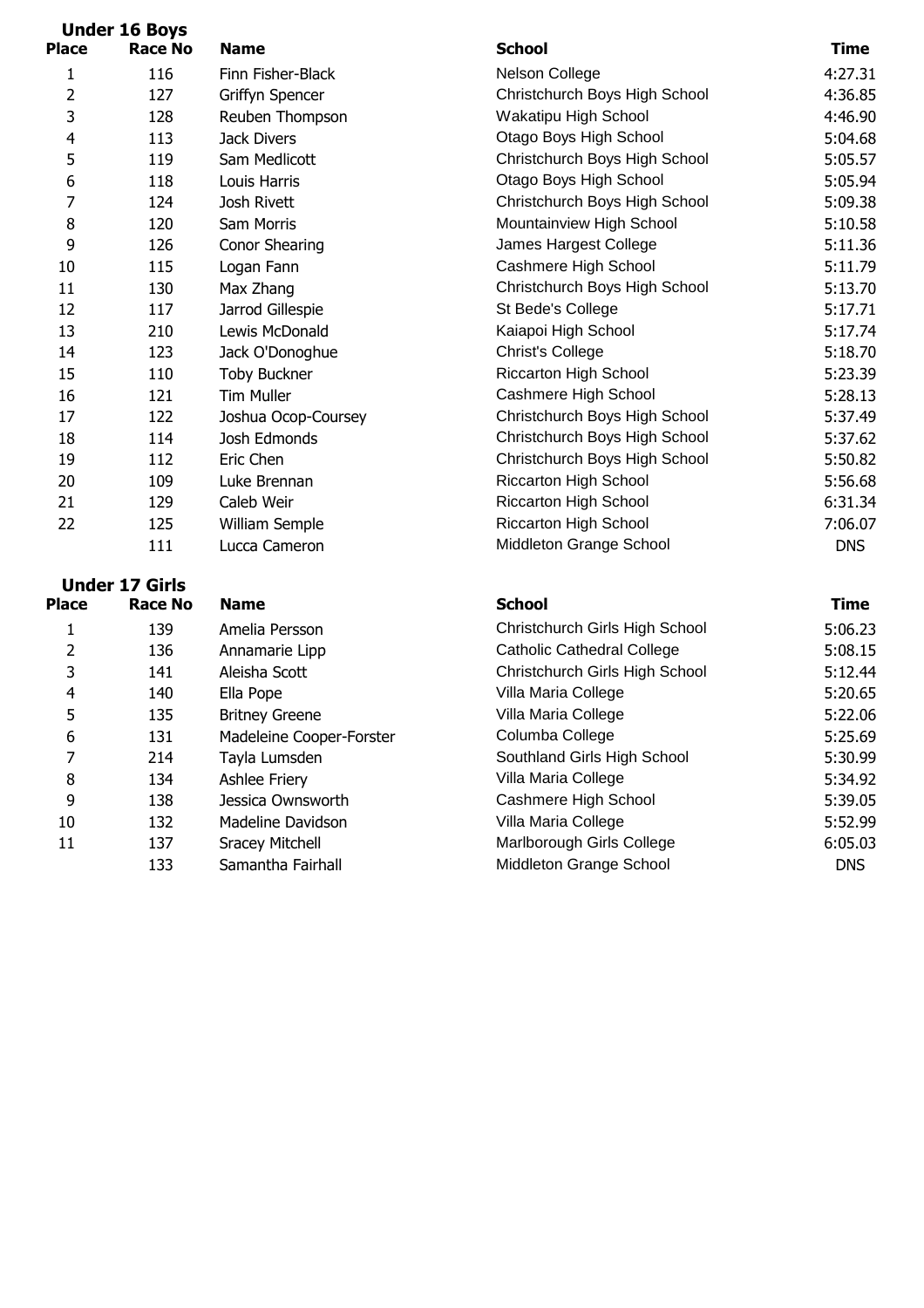|              | <b>Under 17 Boys</b>  |                         |                                |             |
|--------------|-----------------------|-------------------------|--------------------------------|-------------|
| <b>Place</b> | <b>Race No</b>        | <b>Name</b>             | <b>School</b>                  | <b>Time</b> |
| 1            | 169                   | Liam Taylor             | Cashmere High School           | 4:33.89     |
| 2            | 164                   | Jono Stewart            | <b>Christ's College</b>        | 4:34.61     |
| 3            | 165                   | Corbin Strong           | Southland Boys High School     | 4:38.56     |
| 4            | 152                   | Hamish Keast            | James Hargest College          | 4:39.40     |
| 5            | 171                   | Nick Thornley           | Christchurch Boys High School  | 4:39.69     |
| 6            | 146                   | Felix Donnelly          | <b>Burnside High School</b>    | 4:40.87     |
| 7            | 213                   | Jared Pidcock           | Lincoln High School            | 4:42.72     |
| 8            | 168                   | Ewan Syme               | Otago Boys High School         | 4:44.13     |
| 9            | 158                   | <b>Bailey O'Donnell</b> | <b>Ashburton College</b>       | 4:44.21     |
| 10           | 144                   | George Crichton         | Christchurch Boys High School  | 4:45.85     |
| 11           | 170                   | Zach Taylor             | Christchurch Boys High School  | 4:47.28     |
| 12           | 142                   | Greg Baunton            | Marlborough Boys College       | 4:49.48     |
| 13           | 167                   | Sean Swanson            | <b>Christ's College</b>        | 4:50.53     |
| 14           | 143                   | Anndrew Bidwell         | Marlborough Boys College       | 4:53.45     |
| 15           | 154                   | Sam Morgan              | Marlborough Boys College       | 4:56.98     |
| 16           | 153                   | Rhys Mobberley          | Mountainview High School       | 4:57.64     |
| 17           | 155                   | Liam Morrison           | <b>Burnside High School</b>    | 4:58.15     |
| 18           | 145                   | Tyler Cunningham        | Waitaki Boys High School       | 4:59.86     |
| 19           | 148                   | Liam Gorrie             | John Paul II High School       | 5:00.63     |
| 20           | 159                   | Nepia Ruwhiu            | James Hargest College          | 5:01.19     |
| 21           | 162                   | Henry Smith             | Christchurch Boys High School  | 5:01.23     |
| 22           | 212                   | <b>Blake McGuigan</b>   | <b>Christ's College</b>        | 5:01.72     |
| 23           | 163                   | Sam Spencer             | Marlborough Boys College       | 5:02.77     |
| 24           | 147                   | Connor Erwood           | James Hargest College          | 5:04.44     |
| 25           | 150                   | Ben Hogan               | Otago Boys High School         | 5:06.83     |
| 26           | 161                   | Lachlan Simpson         | Mountainview High School       | 5:14.26     |
| 27           | 151                   | <b>Bradley Jenna</b>    | James Hargest College          | 5:21.23     |
| 28           | 160                   | Josh Shipley            | St Bede's College              | 5:28.34     |
| 29           | 156                   | <b>Thomas Mullions</b>  | Cashmere High School           | 5:31.37     |
| 30           | 166                   | Iichiro Sumoyoshi       | Christchurch Boys High School  | 5:35.61     |
|              | 172                   | Niels van Antverpen     | Marlborough Boys College       | <b>DNS</b>  |
|              | 157                   | Quinn Naylor            | Southland Boys High School     | <b>DNS</b>  |
|              | 149                   | Matt Grigg              | Darfield High School           | <b>DNS</b>  |
|              | <b>Under 20 Girls</b> |                         |                                |             |
| <b>Place</b> | <b>Race No</b>        | <b>Name</b>             | <b>School</b>                  | <b>Time</b> |
| 1            | 175                   | Ella Harris             | Columba College                | 5:07.94     |
| 2            | 181                   | Christine Lambley       | Christchurch Girls High School | 5:11.77     |
| 3            | 186                   | Olivia Reiber           | Villa Maria College            | 5:17.67     |
| 4            | 188                   | Emma Smith              | Villa Maria College            | 5:19.41     |
| 5            | 179                   | Kate Keenan             | Christchurch Girls High School | 5:30.12     |
| 6            | 178                   | Chloe Jenkins           | Rangi Ruru Girls School        | 5:30.93     |
| 7            | 185                   | Marie Peart             | Marlborough Girls College      | 5:31.41     |
| 8            | 187                   | Isabella Smith          | <b>Ashburton College</b>       | 5:34.29     |
| 9            | 182                   | Charlotte McGill        | St Margaret's College          | 5:41.15     |
| 10           | 184                   | Jaimee Miller           | Rangi Ruru Girls School        | 5:42.09     |
| 11           | 183                   | Sarah McLeod            | Rangi Ruru Girls School        | 5:42.36     |

Rosalie Calder **Rangi Ruru Girls School** DNS

14 189 Kate Ward St Andrews College 6:09.59 15 176 Meg Hewitt **Nangi Ruru Girls School** 6:22.56

12 174 Mollie Carruthers Rangi Ruru Girls School 5:51.86 13 177 Celia Horn Christchurch Girls High School 5:55.01